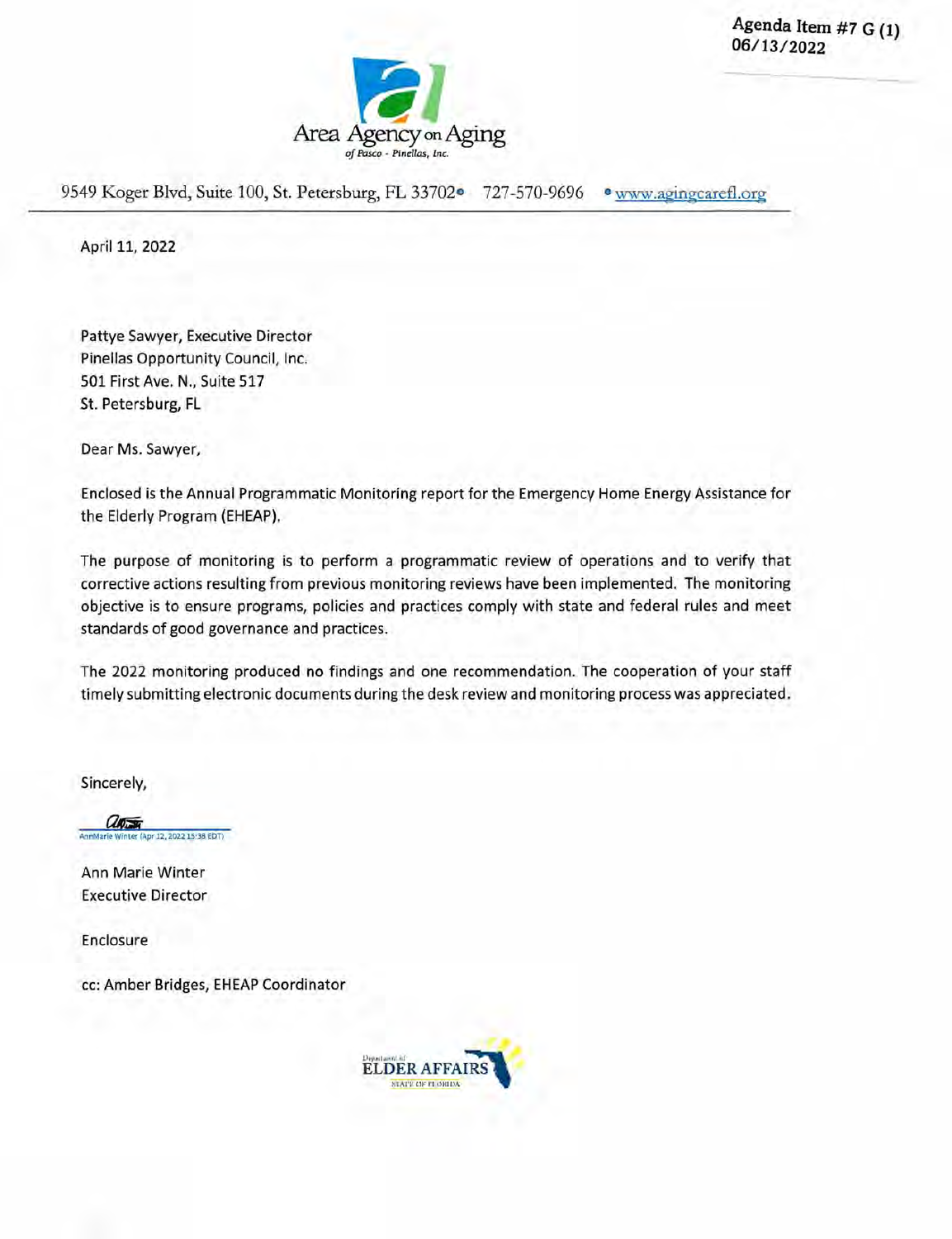

**Area Agency on Aging of Pasco-Pinellas, Inc.**  *2022 OLDER AMERICANS ACT MONITORING CHECKLIST* 

| <b>PROVIDER:</b>       | <b>Pinellas Opportunity Council EHEAP</b>                                    |
|------------------------|------------------------------------------------------------------------------|
| DATE(S) OF VISIT:      | Site visit waived due to COVID - 19                                          |
| <b>PARTICIPANT(S):</b> | Pattye Sawyer, Executive Director<br>Amber Bridges, CSBG Project Coordinator |
| <b>MONITOR(S):</b>     | Michelle Tavares, OAA Program Manager                                        |
| <b>FUNDING PERIOD:</b> | 2021-2022 Program year                                                       |
| <b>SITES VISITED:</b>  | Monitoring completed via desk review                                         |

Page 1 of 9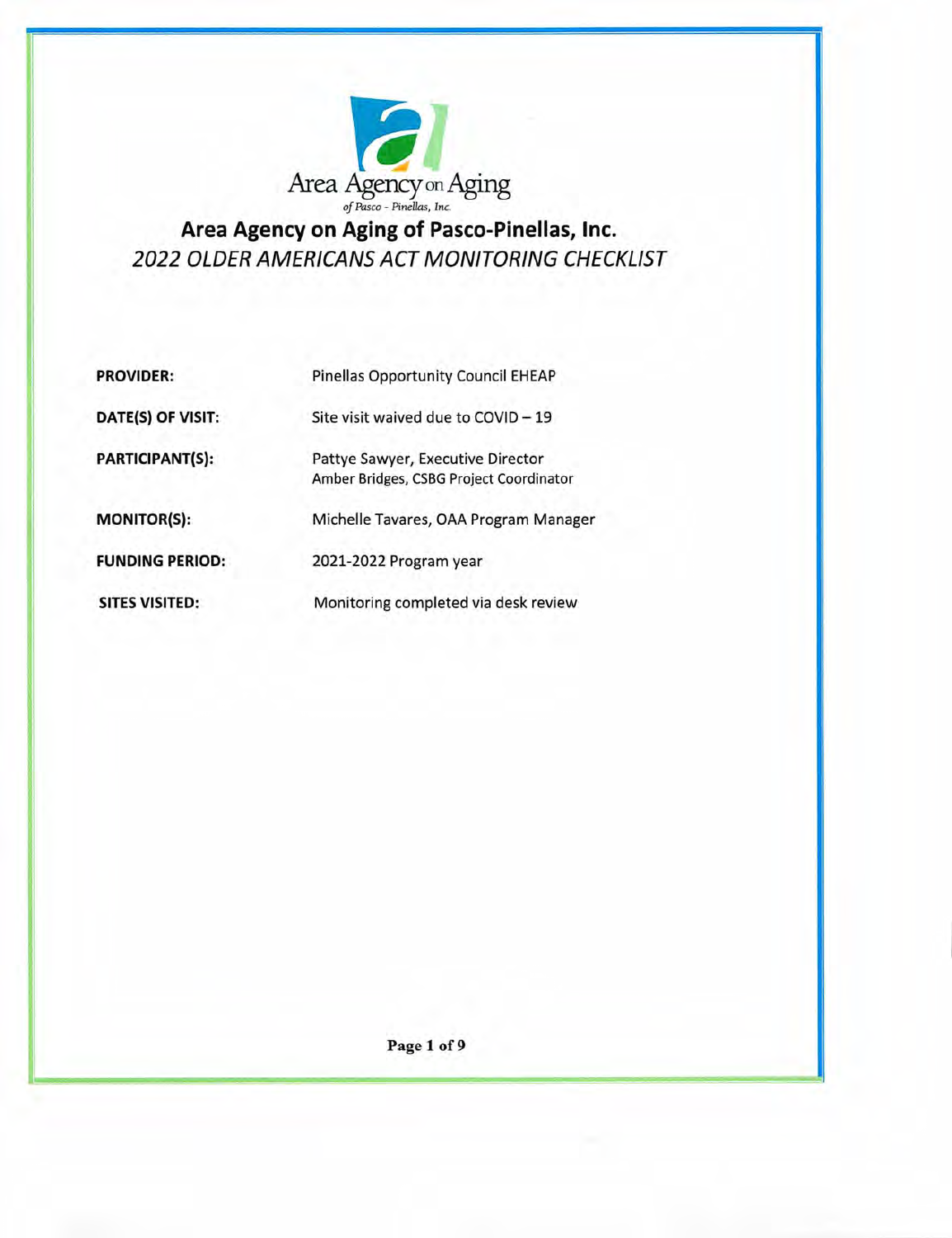# **REPORT SUMMARY**

(This section provides an overview of minor recommendations, significant, findings and positive/noteworthy activities recognized during the monitoring period. Details are outlined in the Contract Compliance and Service Delivery section of the report).

# **I. Recommendations for Improvement**

(Recommendations require a written response from the provider)

• It is recommended that the provider dates all policies and procedures and reviews those at least every three years.

# **II. Findings/Corrective Action**

(Findings result in a formal corrective action plan)

• There were no findings, and no corrective action is necessary.

Page 2 of 9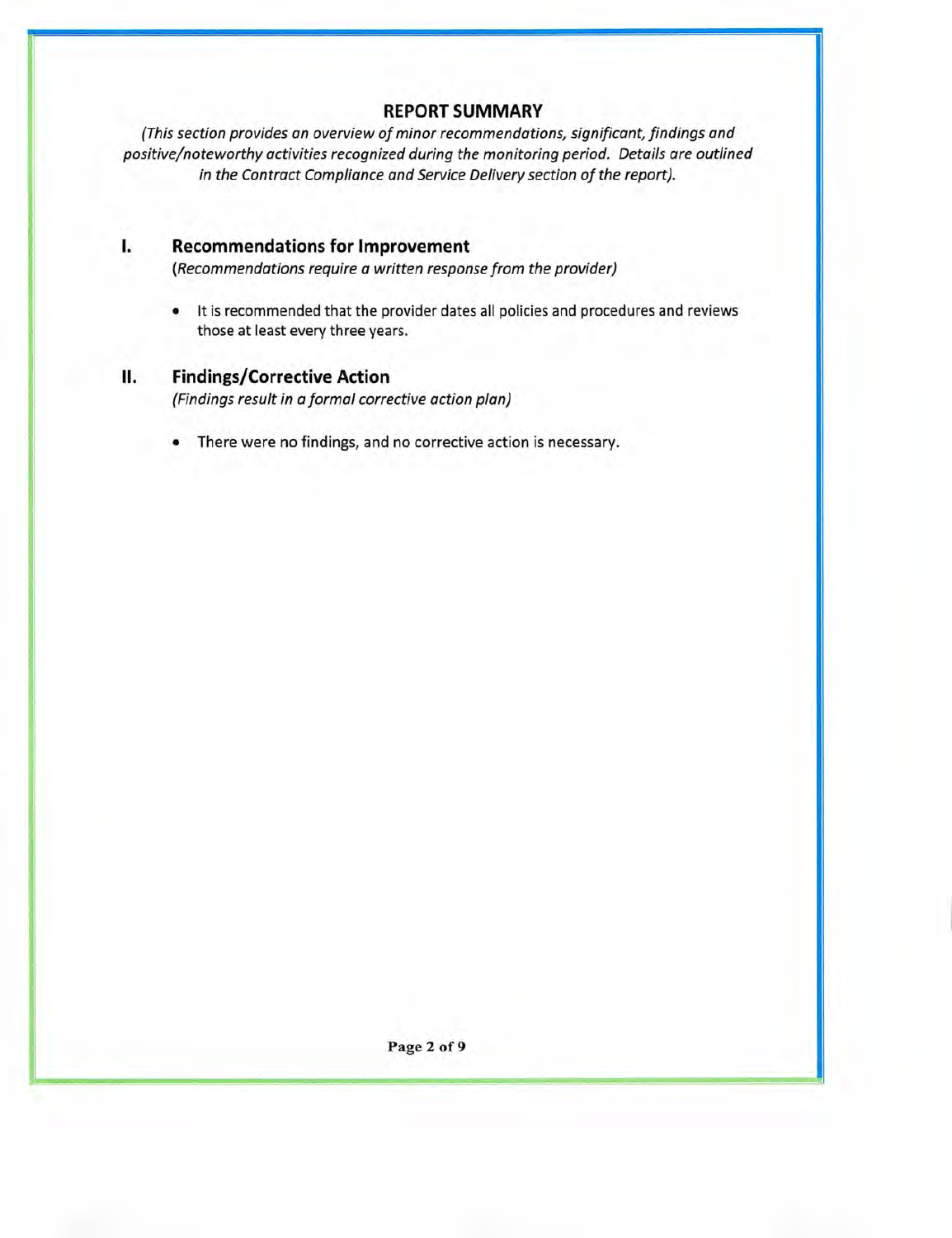# **CONTRACT COMPLIANCE AND SERVICE DELIVERY**

Each standard will note at least one of the following:

- Achieved
- Partially Achieved
- Not Achieved
- Not Applicable
- Follow-Up Required

#### **Standard #1 — Previous Programmatic Monitoring**

All issues from the previous programmatic monitoring have been resolved within an established and reasonable timeframe.

**Response:** There are no previous issues from prior monitoring year.

#### **Standard #2** — **Signage**

- A. The Provider maintains posters at the EHEAP intake offices stating their nondiscrimination policy that no person is excluded on the grounds of race, color, nation origin, sex or age.
- B. A policy that ensures no consumer fees charged or donations accepted from a consumer in order to receive EHEAP benefits and has a written notice stating ""No money, cash, or checks, will be requested or received from customers in an EHEAP office. If an employee asks for money, report this to the agency Executive Director or Department Head", posted in a conspicuous place at all points where EHEAP applications are received.
- C. Appeal provisions are posted in a prominent place within the office where applications are taken.

#### **Response:** Achieved.

- A. A site visit was not completed due to Covid 19. The provider submitted a copy of the poster that is maintained at the EHEAP intake offices which states their nondiscrimination policy.
- B. A site visit was not completed due to Covid 19. The provider submitted a copy of their policy which states that no consumer fees are charged, or donations are accepted in order to receive EHEAP benefits.
- C. A site visit was not completed due to Covid 19. The provider submitted a copy of their appeal provisions which provides applicants with the appropriate appeal provisions.

Page 3 of 9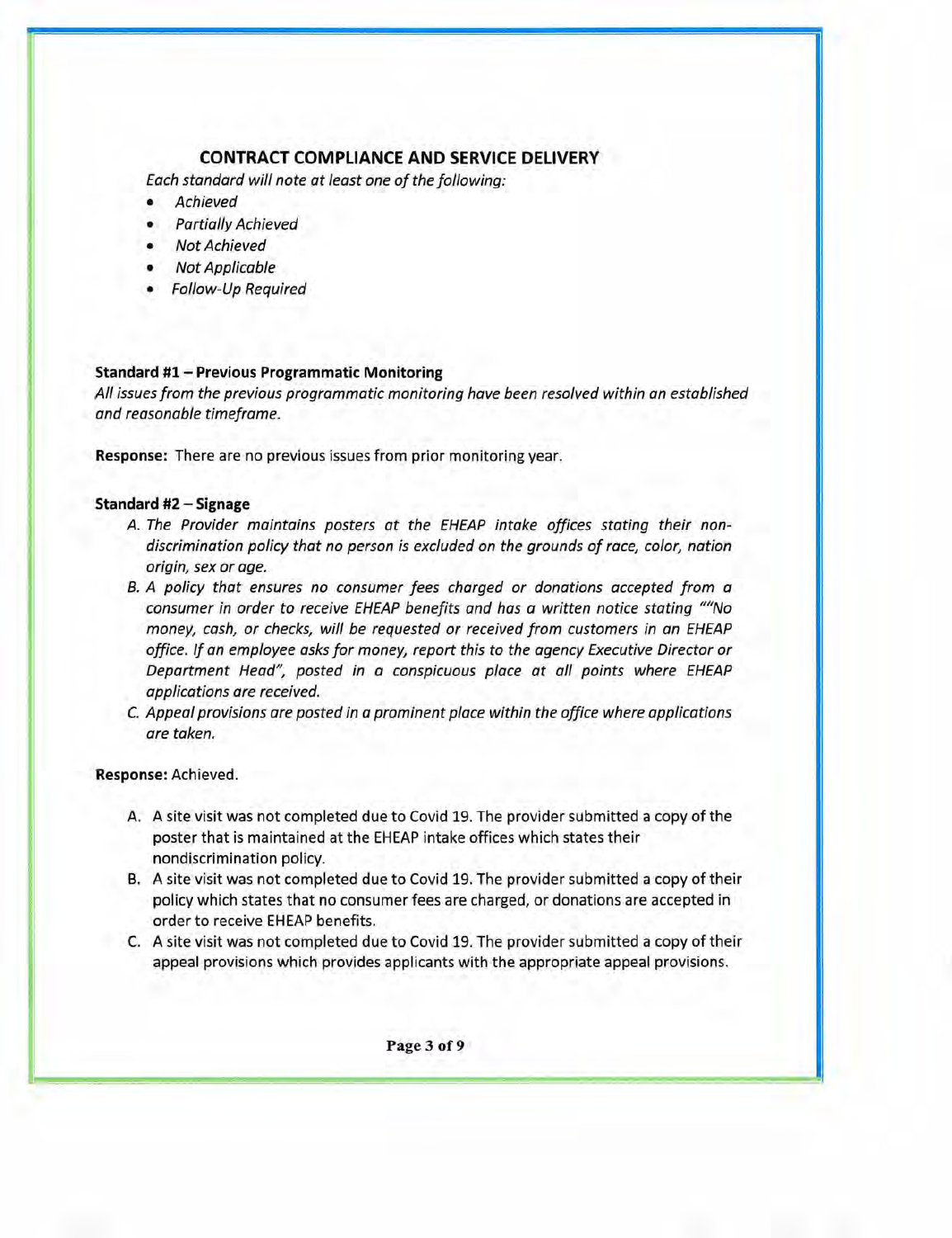#### Standard **#3** — **Policies and Procedures**

- A. Adequate procedures for referral or access assistance to the "Lifeline Program" for elders who are on oxygen support and must have power.
- B. Written policies and procedures which detail allowable timeframes for applicants to submit required documentation, is missing at the time of application, before an application for services will be denied.
- C. Written policies that define the criteria and required verification to determine if a household has a "home energy crisis" and is eligible for crisis assistance.
- D. Policies and procedures concerning the use of funds for the purchase or repair of heating or cooling equipment that addresses under what conditions an applicant is eligible and what constitutes a crisis related to lack of heating and cooling.

#### **Response:** Achieved.

- A. The provider submitted a written policy/procedure which supports there are adequate procedures for applicant referral or access assistance to the "Lifeline Program".
- B. The provider submitted a written policy/procedure which appropriately details allowable timeframes for applicants to submit required documentation.
- C. The provider submitted a written policy/procedure which appropriately defines the criteria required verification to determine if a household has a "home energy crisis".
- D. The provider submitted a written policy/procedure which appropriately details the use of funds for the purchase or repair of heating or cooling equipment.

#### **Standard #4— Coordination with LIHEAP& WAP**

Provider coordinates with Department of Economic Opportunity (DEO) LIHEAP and Weatherization Programs:

#### A. MOUs with both LIHEAP and WAP are on file and reviewed and renewed every 5 years.

• Refer to the most current EHEAP Technical Assistance Guide, specifically 'Program Partners and Stakeholders Coordination' for appropriate language.

#### **Response:** Achieved

A. The provider coordinates with Department of Economic Opportunity LIHEAP and Weatherization Programs. A MOU with the Urban League dated February 16, 2021- February 23, 2023, was reviewed, and has appropriate language.

**Page 4 of 9**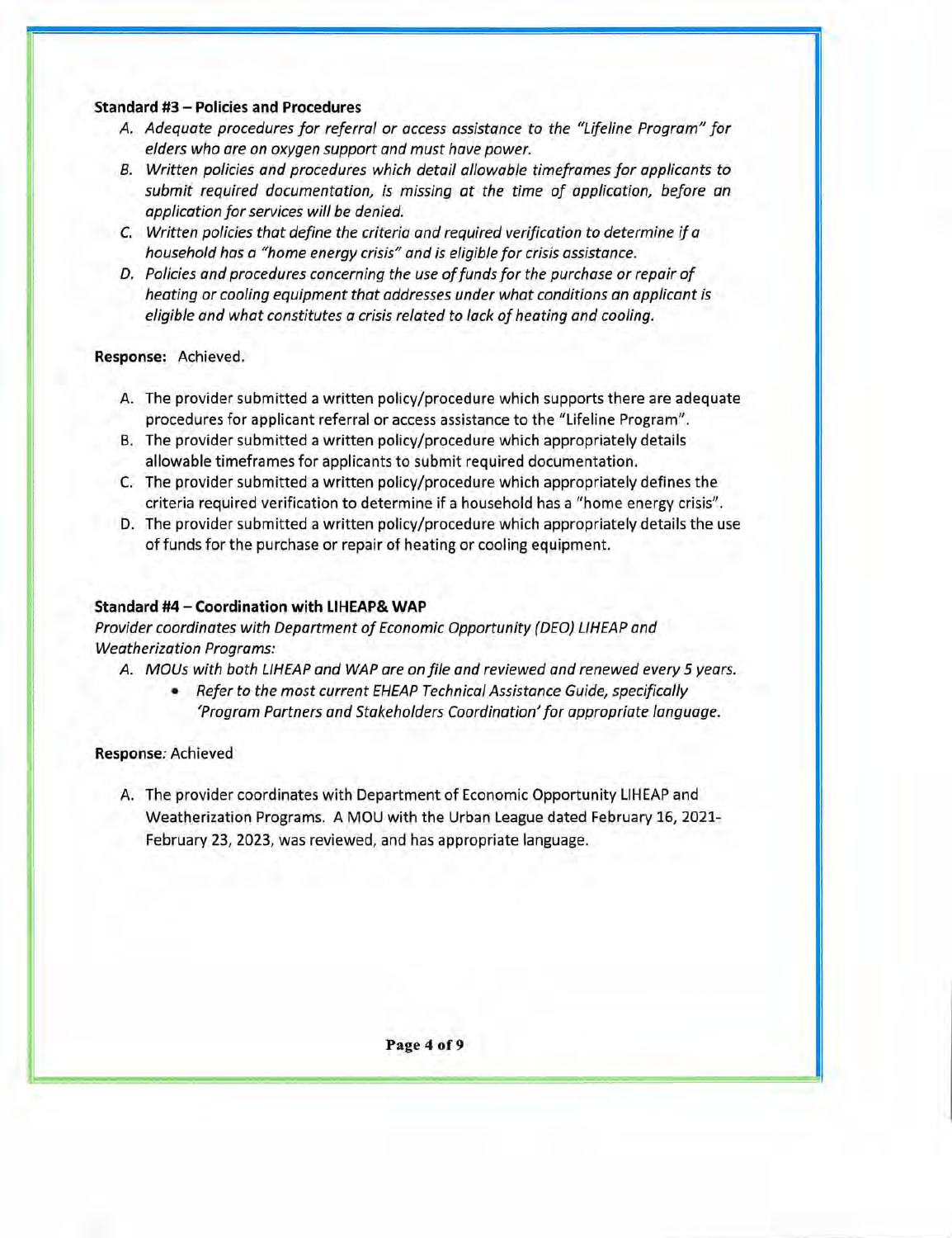### Standard **#5** — **Staff Training**

*Provider staff has received training pertinent to the performance of required functions:* 

- *A. Utilizing the DOEA 114 Application form.*
- *B. DOEA standards for specific service training as outlined in the most current Technical Assistance Documents and/or Notice of Instructions.*
- *C. Mandatory reporting of suspected abuse, neglect, self-neglect, and exploitation of the elderly training has been conducted, and include the number of reports that have been made YTD.*

### **Response:** Achieved

- A. The provider submitted a copy of their staff roster and agenda dated April 22, 2021, which supports that six staff members were trained on the utilization of the DOEA 114 application form.
- B. The provider submitted a copy of their staff roster and agenda dated April 22, 2021, which supports that six staff members were trained on DOEA standards of the most current Technical Assistance Documents and NOI's.
- C. The provider submitted a copy of their staff roster, agenda, and guide which supports seven staff members received training on mandatory reporting of suspected abuse, neglect, self-neglect, and exploitation of the elderly on November 18, 2021. There were no reports submitted as of YTD.

### **Standard #6 — Home Energy Vendors**

*Contracts with home energy vendors are on file:* 

- *A. Vendor agreements with home energy suppliers meet contract requirements and are reviewed every five years.*
- *B. Payments are made directly to fuel providers on behalf of eligible consumers.*
- *C. EHEAP Providers who provide benefits payments made to vendors for energy related costs, such as blankets, fans, heaters, or air conditioners, comply with the vendor's purchase agreement requirement (these do not require a "Vendor Agreement").*

#### **Response:** Achieved

- A. The provider submitted copies of four vendor agreements (City of Clearwater, Duke Energy, TECO, People's Gas). All vendor agreements were reviewed, meet contract requirements, and are current.
- B. Review of four vendor agreements and client files, support payments are made directly to the fuel provider on behalf of eligible consumers.
- C, Review of the provider EHEAP Voucher Procedure outlines the process for a consumer to receive assistance for energy related costs, such, as blankets, fans, heaters, or air conditioners through Walmart and purchase thereof. A "Vendor Agreement' is not required.

**Page 5 of 9**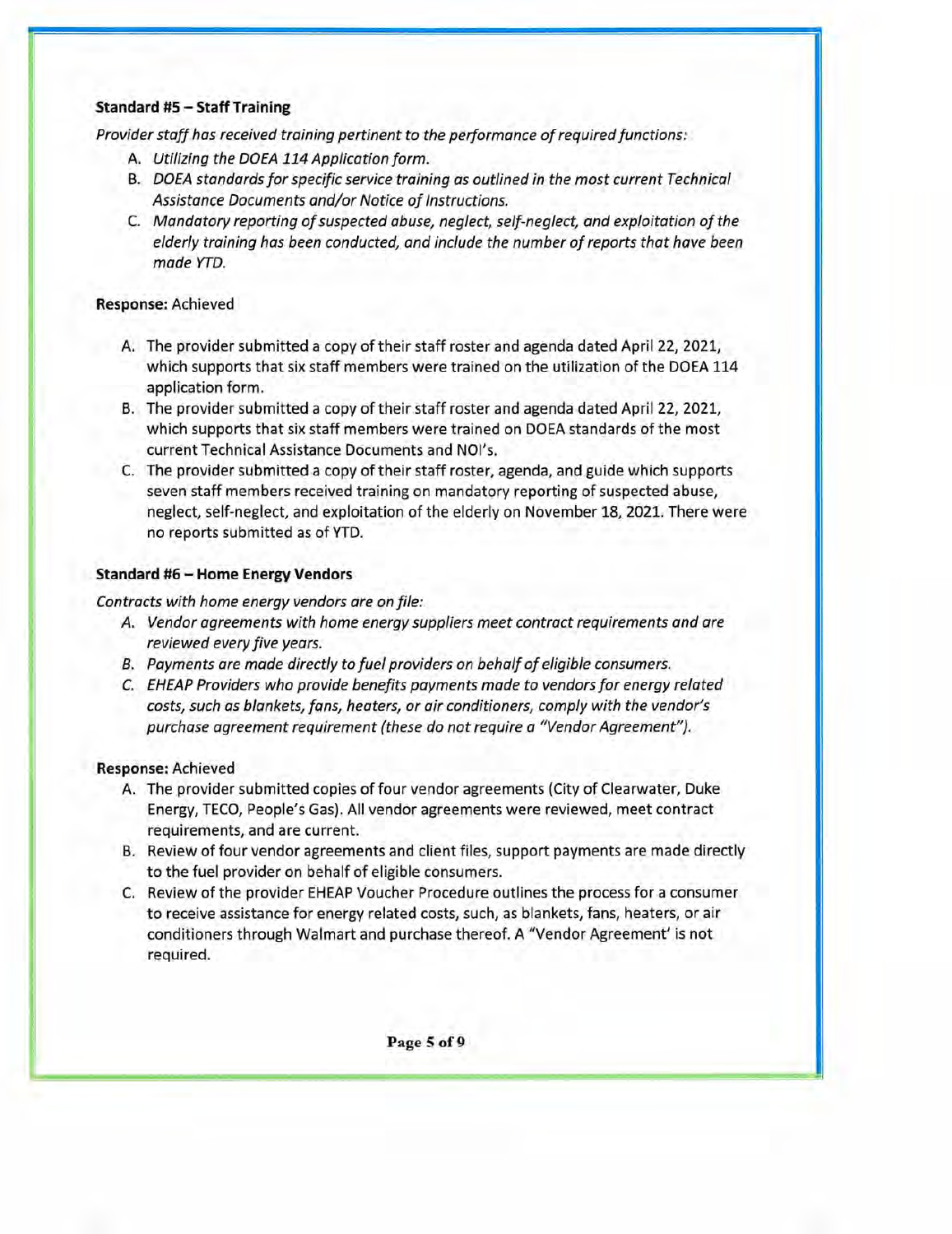### **Standard #7 — Case Record Compliance**

A sample of completed applications reviewed with the EHEAP Client File Content Checklist indicates:

- A. Eligibility is correctly determined, based upon an Application for Emergency Home Energy Assistance for the Elderly Program, DOEA Form 114.
- B. Application information is entered in CIRTS.
- C. Applications are taken when there is a signed contract and adequate funding.
- D. All program requirements listed on DOEA Form 211, are met.
- E. Client files are labeled with the applicant's name (last, first, middle), application date, and benefit season.
- F. Home visits are made by the provider, if necessary.

**Response:** Achieved. See Attachment I.

- A. A total of ten (10) client files were reviewed for this monitoring period. Five (5) were reviewed for the heating season and five (5) were reviewed for the cooling season. One income error identified on one client application. Client remained income eligible for benefit with corrected income amount.
- B. All applications are entered into the CIRTS database by AAAPP Program staff.
- C. All applications were accepted, and services were provided while a signed contract is in place and adequate funding is available.
- D. All requirements listed on DOEA Form 211 are met.
- E. All client files and applications reviewed are appropriately labeled.
- F. Due to Covid 19, flexibility has been given to in person application requirements. In person visits are at the discretion of the provider and applicant. The provider completes and submits a monthly virtual assessment log to AAAPP detailing applicant information and reason for not completing applications in person.

### **Standard #8 — Grievances and Appeals**

Appeal process is in place:

- A. The Notice of Approval/Denial form is provided on letterhead (with provider contact information), indicates what EHEAP benefit is furnished or reason for denial, and is signed and dates by the intake worker.
- B. The provider has written appeal procedures in place that provide an opportunity for a fair administrative hearing to individual's whose applications for assistance are denied.

**Page 6 of 9**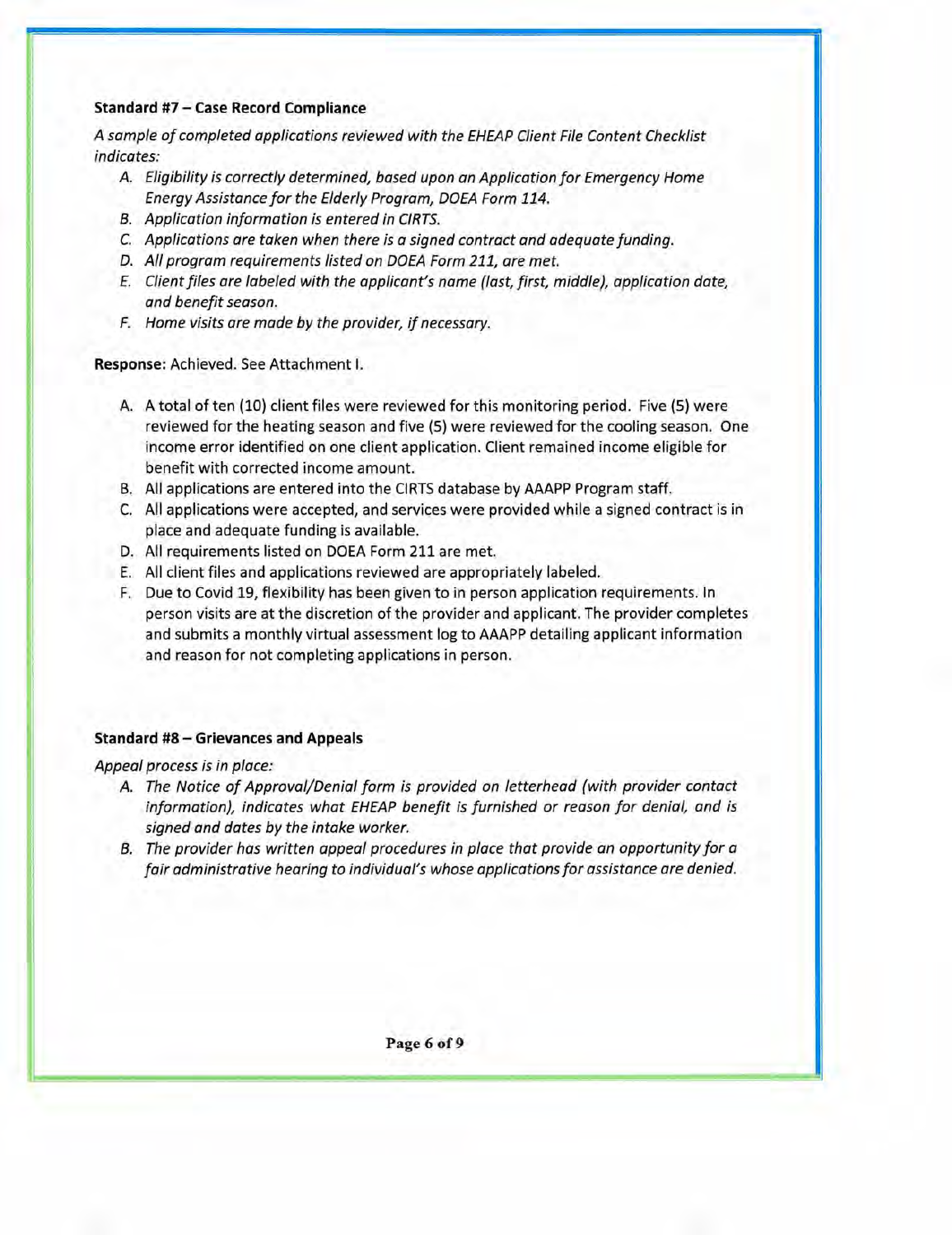#### **Response:** Achieved

- A. Review of client files and the provider written copy of the Notice of Approval/Denial form, supports that the form is on letterhead, and indicates the EHEAP benefit that is furnished or reason for denial. Forms are signed and dated by the intake worker.
- B. The provider submitted a copy of their EHEAP Right to Appeal Policy which conveys accurate details of the appeal procedure for denied applications and the applicants right to a fair administrative hearing.

### **Standard #9— Budgetary Compliance**

Provider has adequate procedures to ensure EHEAP funds are budgeted for assistance in both the heating and cooling season:

- A. Policies and procedures denoting the allocation of funds per season.
- B. When EHEAP funds are not available or insufficient, the Provider assists in securing other community resources.
- C. The Provider has expended or is on track to expend all EHEAP budgets for the fiscal year observed.

### **Response:** Achieved

- A. The provider submitted a copy of their Allocation of Funds FY 21/22 policy which denotes the allocation of funds per season, 40% in heating and 60% in cooling.
- B. Review of the Allocation of Funds FY 21/22 provider policy indicates when funds are not available, the provider will refer individuals to other community partners that may be able to assist such as another LIHEAP provider or Salvation Army.
- C. The provider submits monthly surplus deficit reports and appear on track to expend all EHEAP budgets for the fiscal year.

### **Standard #10 — Outreach and Reporting**

The Provider undertakes Outreach Initiatives to advertise the program to consumers and ensure utilization of funds:

- A. The Provider maintains policies and procedures that encourage households to seek assistance prior to incurring non-energy penalties such as disconnect/reconnect fees, additional deposits, interest, or late payments.
- B. Out reaches organizations that serve elderly consumers and especially those that serve seniors who meet EHEAP eligibility standards.
- C. Completes an Outreach Plan Survey, due within 20 days of the contract execution date, to delineate all activities and efforts for the new program year, and to develop and share outreach ideas and strategies.

**Page** 7 **of 9**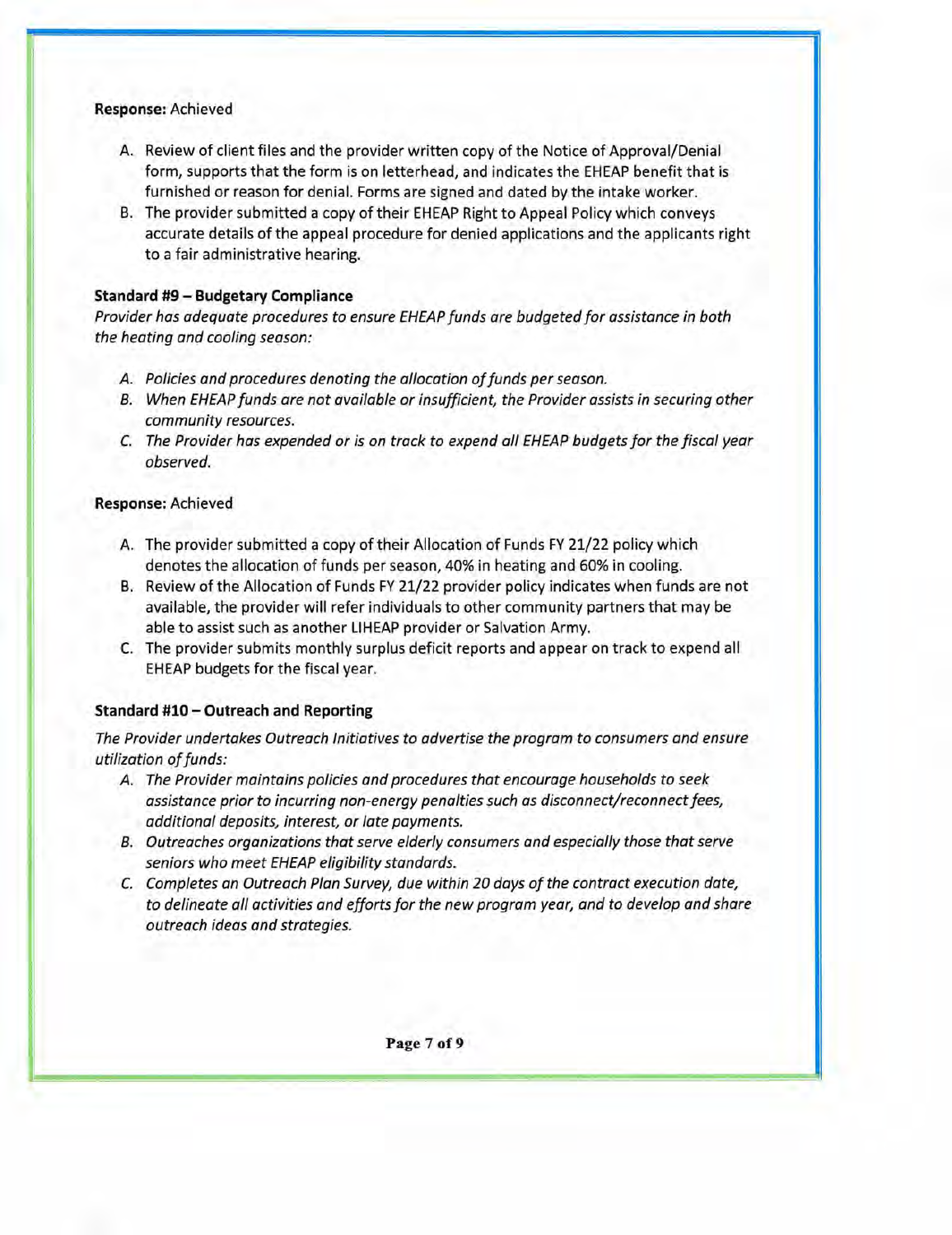#### **Response:** Achieved

- A. The provider submitted a copy of their Seeking Prior Assistance policy which indicates that POC encourages households to seek prior assistance to incurring non-energy penalties.
- B. The provider submits quarterly outreach reports to AAAPP. Reports supports that the provider targets organizations that serve seniors and those who meet eligibility standards. 2022 Quarter 1 outreach report demonstrates increased outreach. The provider is commended for their outreach efforts.
- C. Provider's Outreach Plan Survey is on file with the AAAPP and is completed timely. The Outreach Plan Survey denotes all outreach efforts performed during the fiscal year.

#### Standard **#11** — **Regulatory Compliance**

*EHEAP Provider is in Regulatory Compliance:* 

- *A. Policies and procedures regarding Florida Statute 119.071 (5) requiring any agency that collects social security numbers to provide a written explanation to the individual the reason for its collection.*
- *B. Practices measures to ensure client confidentiality.*
- *C. The Provider has adequate procedures for computer system backup and recovery.*
- *D. Policies that address serving family members and employees.*

#### **Response:** Achieved.

- A. Review of client files and a copy of the provider policy demonstrates that the provider is compliant with Florida Statute 119.071(5), which provides the applicant with a written explanation of collection of social security number.
- B. Review of the provider client confidentiality policy/procedure demonstrates appropriate measures and practices are in place to ensure client confidentiality.
- C. Review of the provider policy/procedure supports the provider has adequate procedures for computer system backup and recovery
- D. Review of the provider policy/procedure supports the provider appropriately addresses serving family members and employees.

#### **Standard #12** — **Report Compliance**

*EHEAP Provider submits reports on time and accurately:* 

- *A. Monthly Client Service Report*
- *B. Surplus Deficit Report*
- *C. Quarterly Outreach Activity Report*

**Page 8 of 9**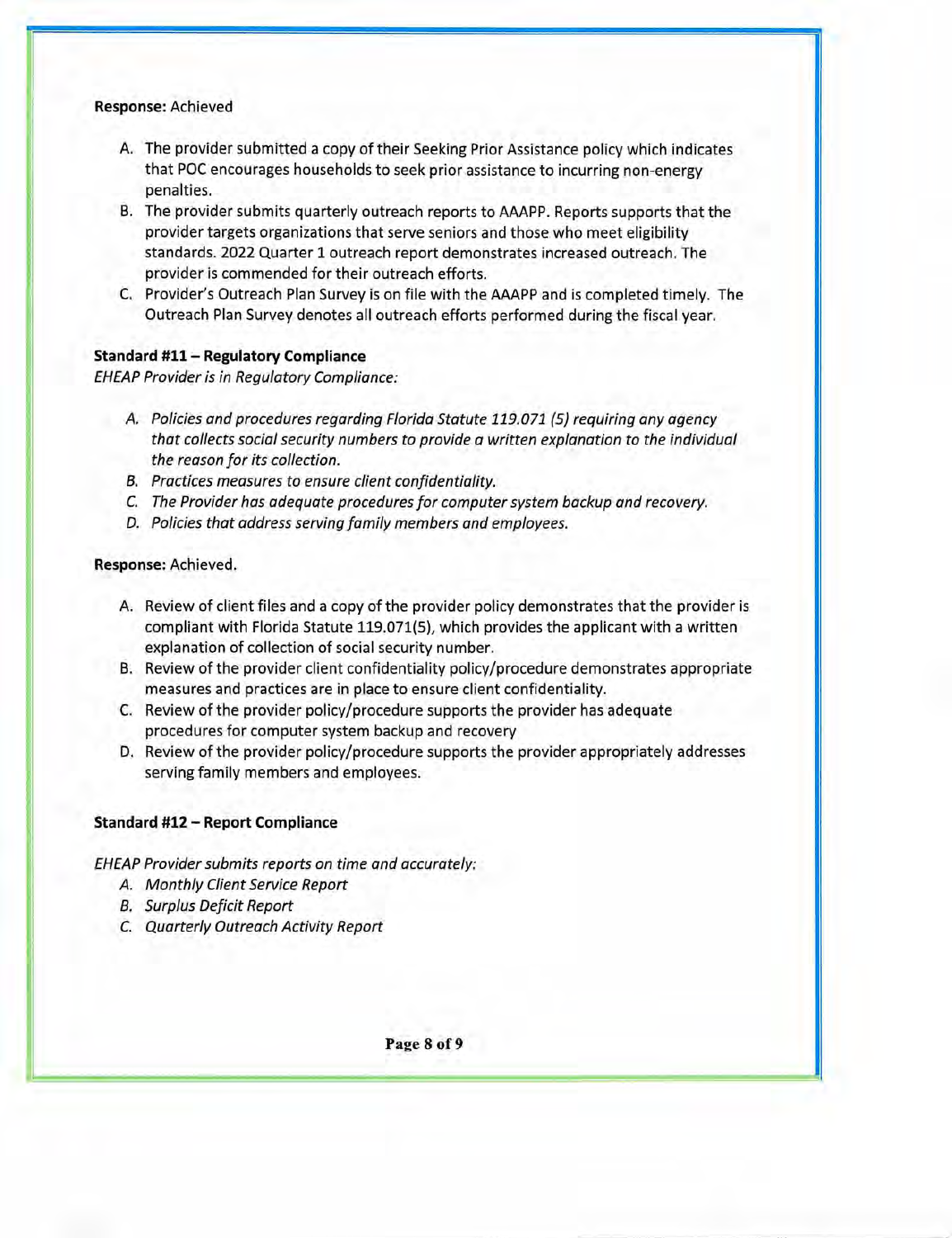### **Response:** Achieved

- A. The provider submits monthly client service reports on time and appear accurate.
- B. The provider submits surplus deficit reports on time and are accurate.
- C. The provider submits the quarterly outreach activity report as requested and on time.

**Signatures:** 

Michelle Tavares

Apr 12, 2022

Michelle Tavares, Program Manager

Date

Kristina Jalazo

Kristina Jalazo, Director of Program Accountability

Apr 12, 2022

Date

Page 9 of 9